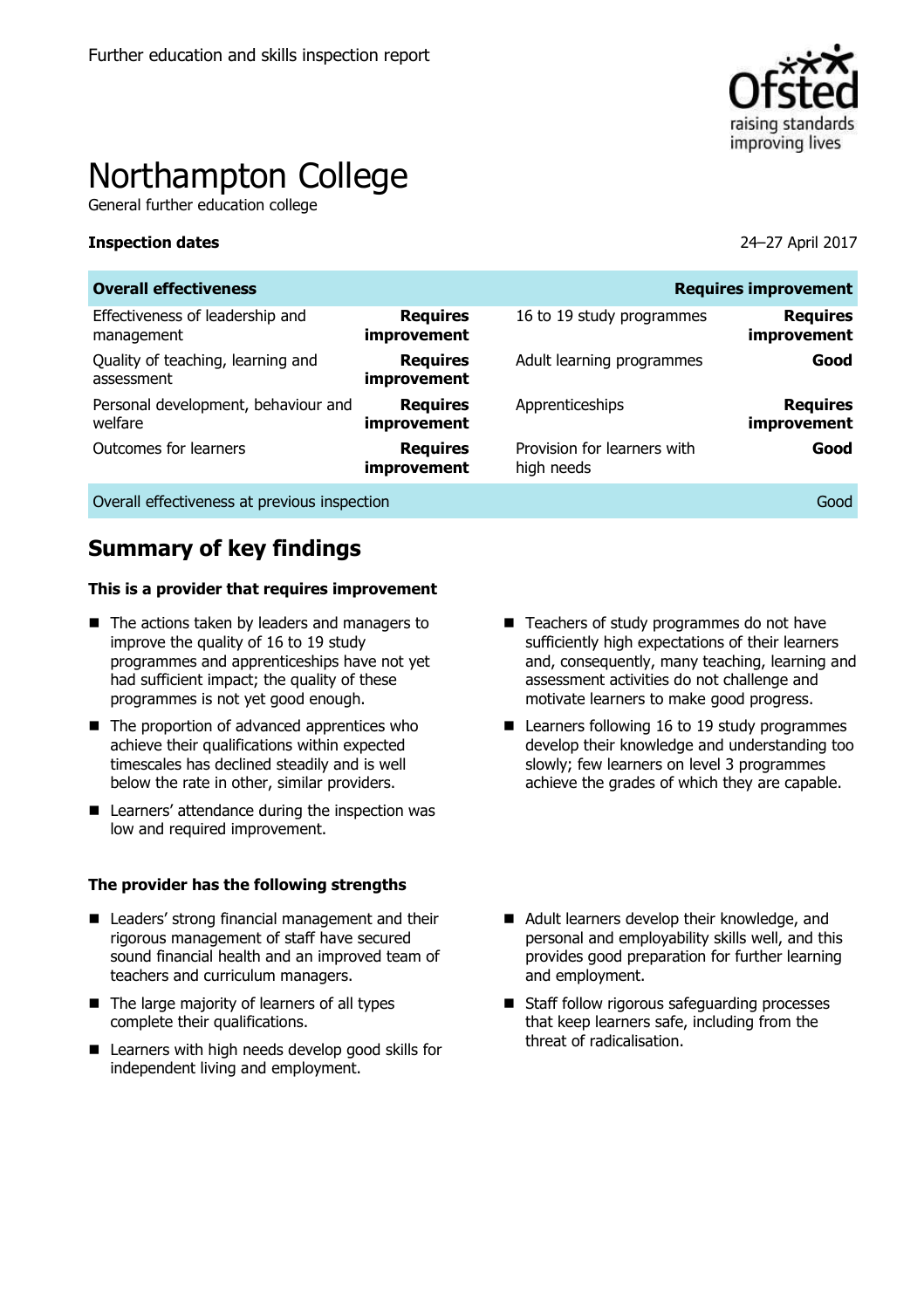

# **Full report**

### **Information about the provider**

- Northampton College is a large general further education college with two sites in Northampton and a third in Daventry. The college draws most of its learners from Northamptonshire, and has a growing apprenticeship provision that largely involves employers from the local area. The college offers provision in 13 of the 15 subject areas, from entry level through to higher education.
- Young people in Northamptonshire leave school with GCSE results that are slightly below the national average, having made less progress at secondary school than might be expected. Employment in the local area is higher than in the rest of Britain and the proportion of workless households is lower. However, fewer individuals work in managerial or professional roles than elsewhere and the proportion of the population qualified to level 3 or above is lower. Key employment sectors include manufacturing, wholesale and retail trade, transportation and storage, administration, and health and social work.

#### **What does the provider need to do to improve further?**

- Consider carefully the key performance indicators for each different provision type when completing the 2016/17 self-assessment report. In particular, leaders and managers should review measures of learner progress to inform improvement actions.
- Help teachers and assessors to understand better their learners' potential so that their expectations of what learners can achieve are increased. Support teachers to plan and deliver lessons that enable all learners, including the most able, to develop quickly their knowledge and understanding.
- Apply clear and consistent approaches to evaluating and reporting on learners' progress so that teachers and managers can readily identify emerging problems and take steps to resolve them.
- Improve the rate of timely achievements for advanced apprentices by helping staff to plan lessons that take their differing experiences and abilities into account, and that have sufficient pace and challenge for all apprentices. Ensure that staff provide clear and effective assessment feedback that helps apprentices identify what and how they need to improve.
- Ensure that learners and staff understand the importance of good attendance, both for successful learning and for future employability. Revisit approaches to raising learners' attendance and prioritise improving this aspect of their personal development.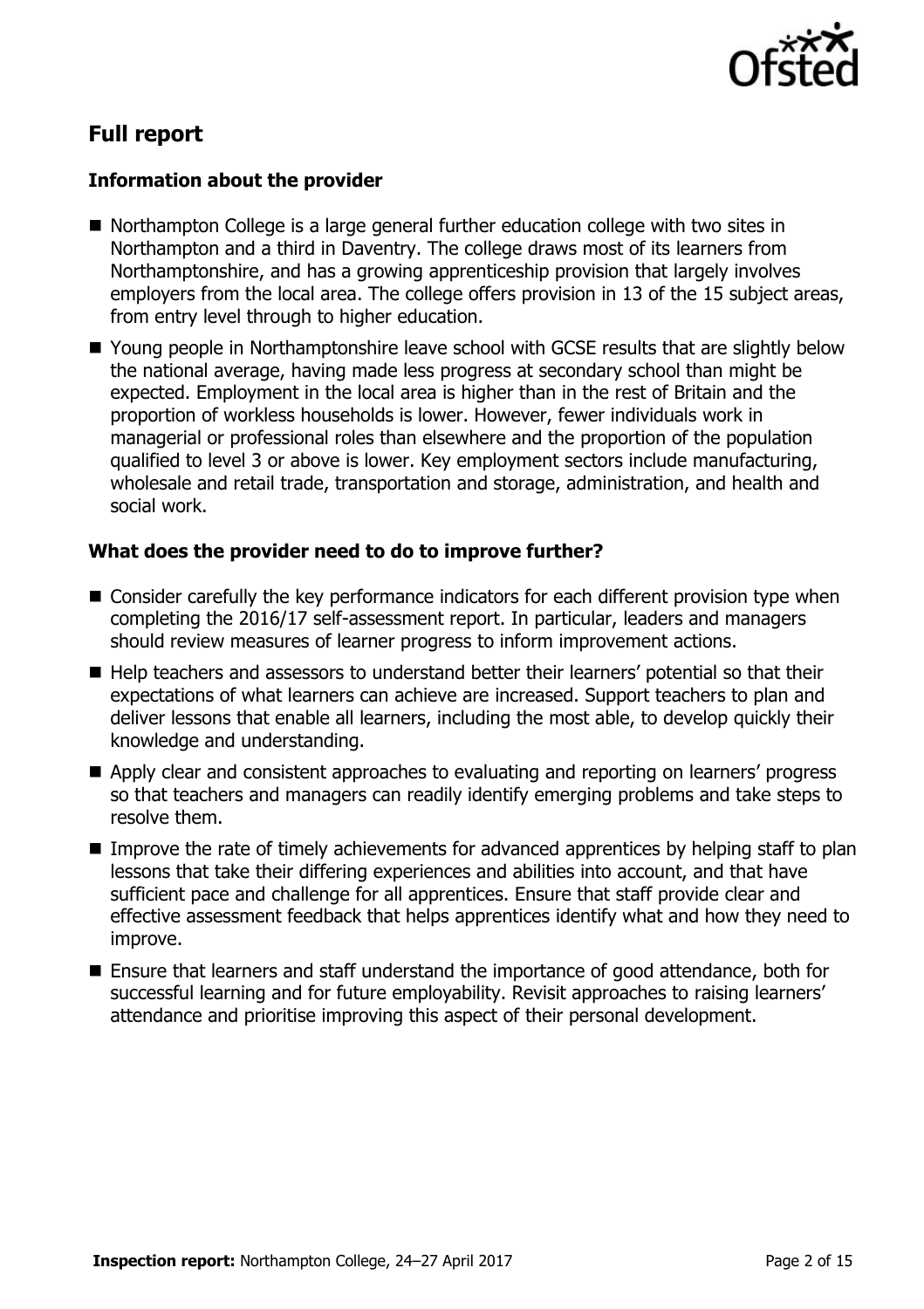

# **Inspection judgements**

#### **Effectiveness of leadership and management Requires improvement**

- Senior managers have introduced new measures to improve the quality of learning programmes and to raise standards. However, their actions have not yet had sufficient impact on improving outcomes for learners on 16 to 19 study programmes, or for apprentices. The proportion of advanced apprentices who complete within the planned timescale has declined and is low.
- Managers do not monitor the progress of learners consistently well and, consequently, are unable to identify areas where their intervention is necessary. They are unclear about the proportion of learners who are on course to achieve their target grades because they have not provided teachers with a clear and unambiguous set of criteria that they can use to evaluate learners' progress. However, they do monitor carefully learners who are at risk of dropping out, and their actions have resulted in an increase in the numbers who remain on course to complete their programmes.
- Leaders and managers have developed a detailed strategy for English and mathematics. The creation of a discrete school for English and mathematics is a well-considered initiative, but it has yet to show a consistent impact across all of the curriculum areas. During the inspection, attendance at English and mathematics lessons was low.
- The self-assessment report correctly identifies many of the college's strengths and areas for improvement, particularly in relation to provision for learners who have high needs and for adult learners. However, the evaluation did not highlight all significant key development areas within study programmes and apprenticeships. Consequently, this has slowed improvement within these provision types.
- Managers have very good relationships with employers and have used these to develop a good understanding of their education and training needs. They have created a detailed strategic plan that sets out a clear vision for the curriculum. They have made changes to the range and type of provision on offer so that it reflects local and regional priorities well.
- Senior leaders responded swiftly to rectify the college's poor financial position in 2013/14. Prudent management of the college's finances has ensured that it is in robust financial health. Consequently, managers have been able to invest in good-quality resources for teaching, learning and assessment, including a new campus in Daventry.
- Managers have developed good arrangements for gaining feedback from learners and apprentices, and make effective use of the information this provides in appraisals of teachers' performance. They use the results of observations of teaching and learning to help teachers improve. As a result, the quality of teaching, learning and assessment is good in programmes for adults and for learners who have high needs. However, the impact of quality improvement arrangements on study programmes and for apprentices is not yet sufficient.
- Leaders have taken strong action to improve the effectiveness of those staff who have consistently underperformed or, where appropriate, to replace them. Leaders have invested in good-quality professional development, particularly to help improve the skills of specialist staff working with learners who have high needs. Current managers and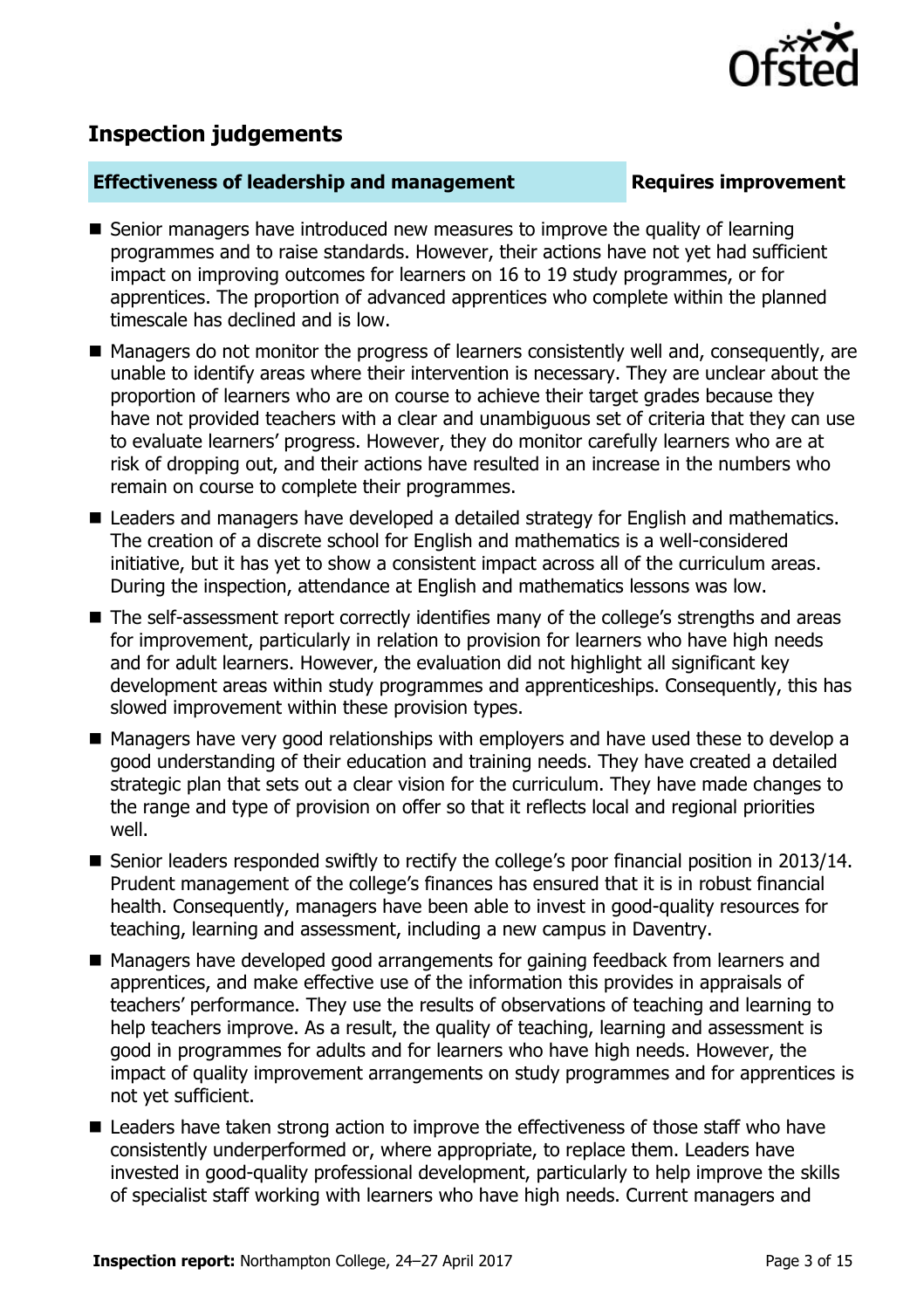

teachers are beginning to improve the quality of teaching, learning and assessment, but their impact has so far been limited.

### **The governance of the provider**

- Since the previous inspection, the governance arrangements are stronger. Governors have a diverse range of skills that equips them well to challenge and support college leaders.
- Governors have a clear vision for the future of the college and are strong advocates of further education and skills in the locations served by the college.
- Governors understand the college's key priorities. They have access to a good range of accurate and accessible management reports that helps them to ask appropriate questions and to hold senior managers to account. However, they have not yet been able to resolve weaknesses in 16 to 19 study programmes or apprenticeships.
- Governors' involvement in the development of the curriculum is good and their relationships with employers are very productive.

### **Safeguarding**

- $\blacksquare$  The arrangements for safeguarding are effective.
- Learners feel safe and know what to do if they have concerns about their safety or that of others. Learners have a good understanding of how to stay safe online and how to protect themselves from radicalisation and extremism.
- **Procedures to identify and support learners at risk of harm are rigorous. The safeguarding** team assesses all referrals, and their actions are well considered and appropriate. Summary reports on safeguarding provide managers and governors with a wealth of information about all aspects of safeguarding across the college. Subsequent training for the safeguarding team and staff with responsibility for pastoral support reflects the key themes arising from the reports.
- Managers and teaching staff take the college's responsibilities in relation to the 'Prevent' duty very seriously, and the college has particularly effective arrangements for ensuring learners' safety from extremism.
- Strong relationships with local police and local authority social services enable managers to provide good safeguarding support for learners.

### **Quality of teaching, learning and assessment Requires improvement**

- Teaching, learning and assessment in 16 to 19 study programmes do not provide sufficient challenge to enable learners to make progress in line with their potential. Too few advanced level apprentices make appropriate progress towards achieving their qualifications within the planned timescale.
- Teaching, learning and assessment are good on adult provision and programmes for learners who have high needs. Learners on these programmes make good progress and often exceed their targets.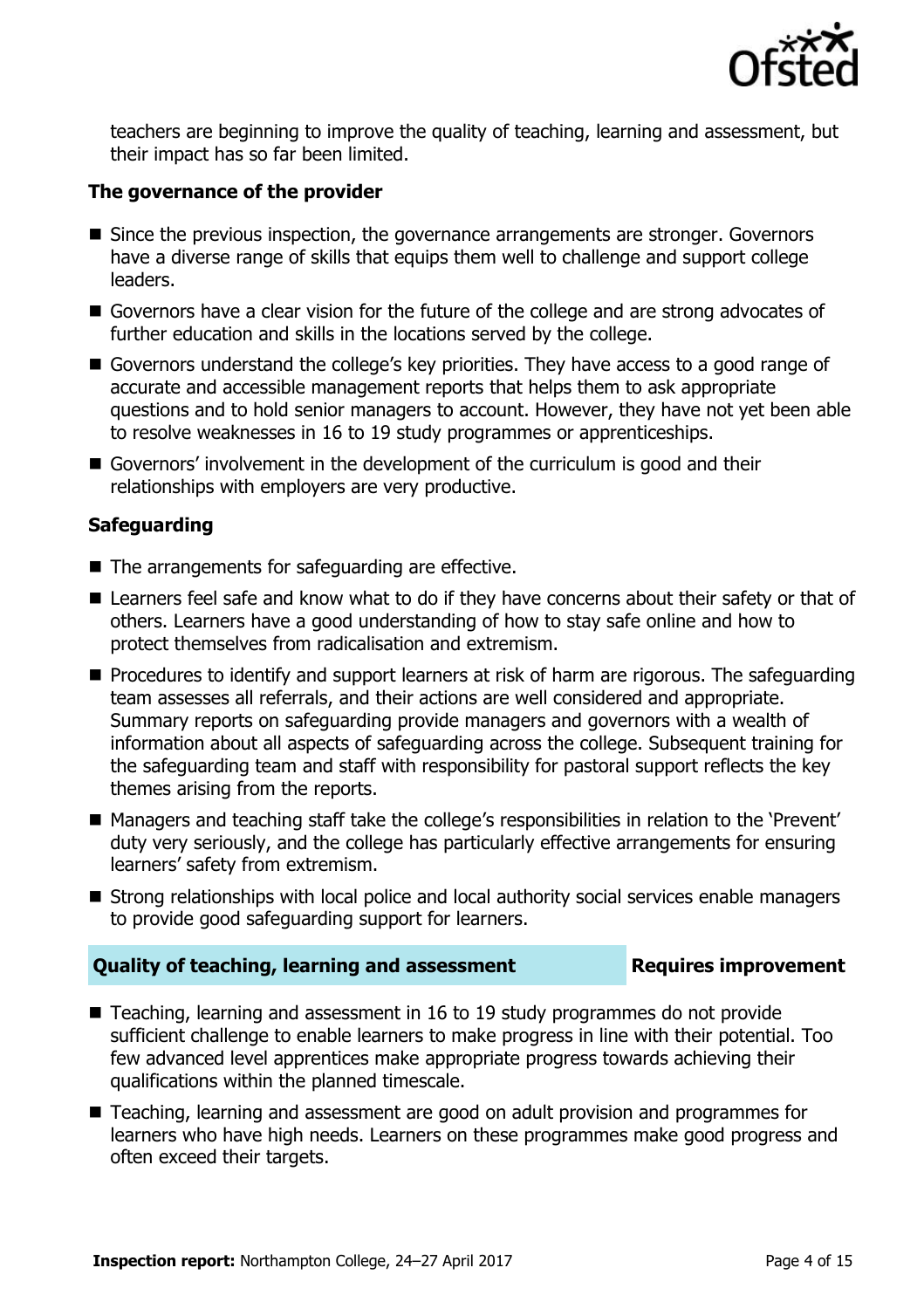

- The quality of mathematics provision, particularly on 16 to 19 study programmes, requires improvement. Too often, the activities that teachers use to develop learners' skills in mathematics do not engage their interest, or motivate them to work hard. Teaching in functional skills lessons does not routinely develop learners' understanding sufficiently and too many learners make only limited progress.
- Apprentices do not develop their English skills sufficiently. Too many teachers and assessors do not routinely check or develop apprentices' understanding of technical vocabulary, or help them to improve the quality of their writing, for example by identifying spelling, punctuation and grammar mistakes and explaining how to correct them.
- Staff make effective use of the information gathered about learners' starting points to ensure that they are placed onto suitable programmes and quickly settle into college life. Initial assessments accurately identify learners' levels of literacy and numeracy and, where necessary, their requirements for extra help. Teachers and support staff understand their learners' additional needs.
- $\blacksquare$  Too many teachers of 16 to 19 study programmes and apprenticeships do not make enough use of this information, and the results of their ongoing assessment of learners' knowledge and understanding, to establish suitably high expectations, or to plan lessons that provide an appropriate level of challenge for all learners. As a result, individuals with differing abilities work on the same tasks; the most able learners finish early and often do not receive more demanding work that extends their learning and helps them to achieve higher grades. In a minority of lessons, teachers make only limited use of learners' prior knowledge and experiences, including learning gained from work experience placements, to enliven lessons and further consolidate learning.
- On adult learning programmes and courses for learners with high needs, teachers monitor learners' progress well and ensure that they know how to achieve their targets and qualifications. Staff support a minority of apprentices to go beyond meeting the minimum requirements of their programmes through the completion of qualification units at a higher level.
- In most lessons, learners and apprentices benefit from the specialist knowledge and expertise that teachers use well to create purposeful activities that support good progress.
- Most teachers' oral and written feedback to learners, including those aged 16 to 19, is constructive, detailed and provides useful guidance to help them improve their work. However, written feedback to apprentices is often too general and does not contain enough information to help them identify what they have done well and what they need to improve upon.
- In practical lessons, learners develop their employability and vocational trade skills well. Most apprentices develop good technical skills and, as a result, their employers value them.
- Learners benefit from the recent investment in a range of thoughtfully considered equipment that replicates that found in industry. These resources enhance their learning experience, particularly in science, hairdressing, beauty therapy, catering, motor vehicle, and media. Staff use a wide range of learning resources and reference materials,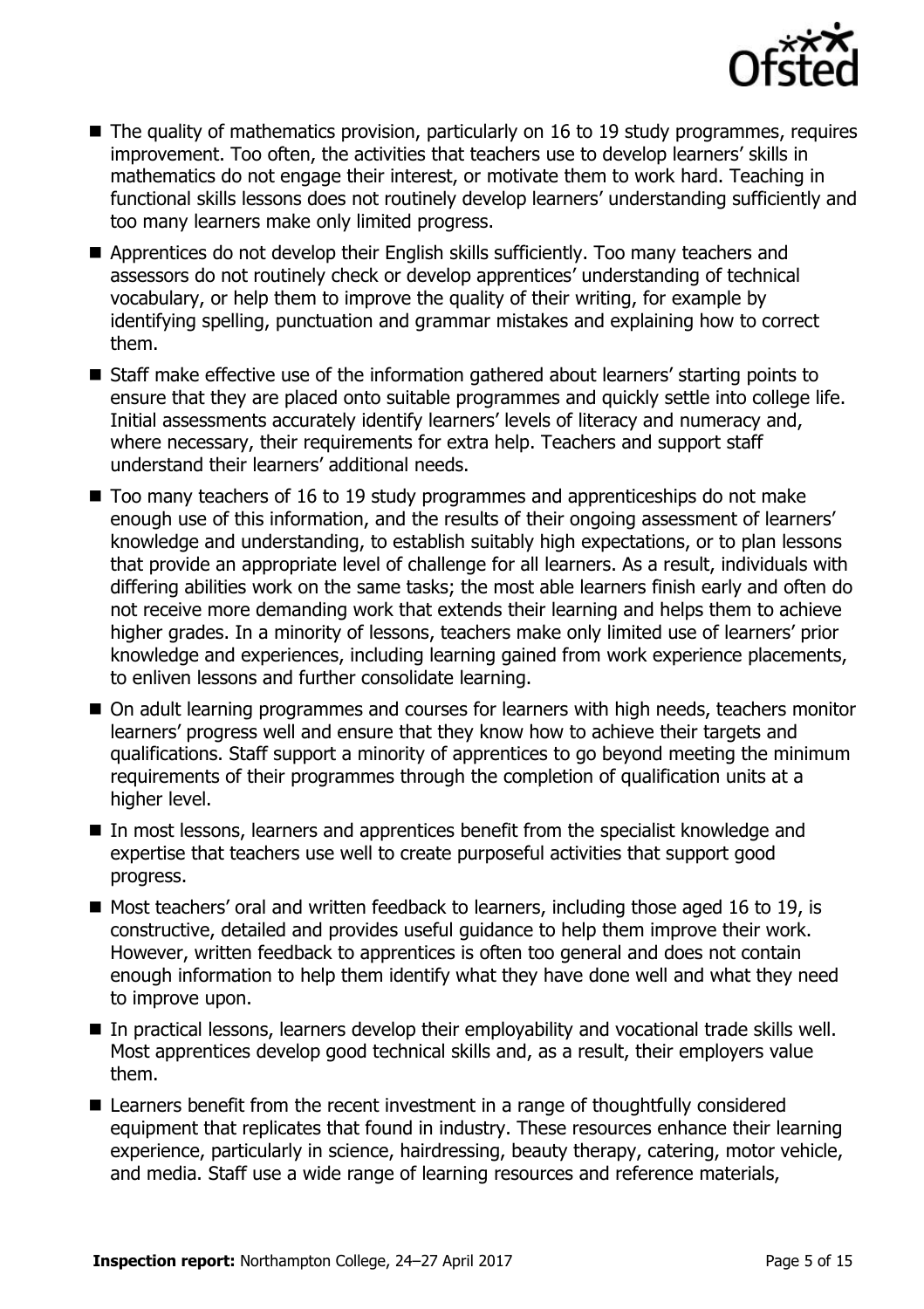

including the college's virtual learning environment (VLE), to help learners to consolidate their learning.

■ Teachers work well with learning support assistants to provide highly effective support for learners and apprentices who have special educational needs. This support enables these learners to participate fully in learning and progress as well as their peers. Learners with complex needs receive particularly good individual support that builds upon their prior attainment; as a result, they make good progress. Personal tutors and learning support assistants also work well together in providing effective emotional and pastoral support to learners and apprentices, and this helps them to overcome any personal barriers to learning.

#### **Personal development, behaviour and welfare <b>Requires improvement**

- Attendance during the inspection was too low across much of the provision, and was lower than the year-to-date figure reported by the college. During the inspection, learners' attendance in English and mathematics lessons was lower than that of the college overall. In a few instances, late-arriving learners disrupt lessons and teachers do not routinely challenge them or help them to understand the importance of good timekeeping to their future employment prospects.
- Most learners following 16 to 19 study programmes participate in appropriate work experience that helps them to explore career options and gain an insight into the skills and attributes expected by employers. A significant proportion of learners at level 1 participate in work related learning activities.
- **E** Learners receive appropriate advice and guidance that help ensure that they enrol on courses that match their abilities and career aspirations. Ongoing advice and guidance help learners and apprentices to develop an understanding of their progression opportunities. Learners who wish to progress to university receive good support with their applications. A broad range of staff, including personal tutors, academic coaches and learning support assistants, supports most learners at risk of dropping out of college well, and the vast majority complete their studies.
- **E** Learners fully understand and meet the college's expectations regarding their behaviour. Teachers successfully promote an ethos of mutual respect and, as a result, learners work well together and value each other's views and opinions. They demonstrate a high level of respect for their peers and teachers, both in class and in shared spaces within the college.
- Adult learners and those on 16 to 19 study programmes benefit from access to a wide range of enrichment activities that enhance their personal development and employability skills.
- Learners and apprentices feel safe in college and the workplace, and know whom to go to if they have a concern. Most have a detailed understanding about how to keep themselves safe in a wide range of contexts, including while online and when using social media. Specific cross-college, awareness-raising events develop effectively learners' understanding of the dangers of extremism and the importance of fundamental British values. Assessors successfully develop apprentices' understanding of how to stay safe at work. When learners raise concerns, managers investigate and deal with them appropriately and sensitively.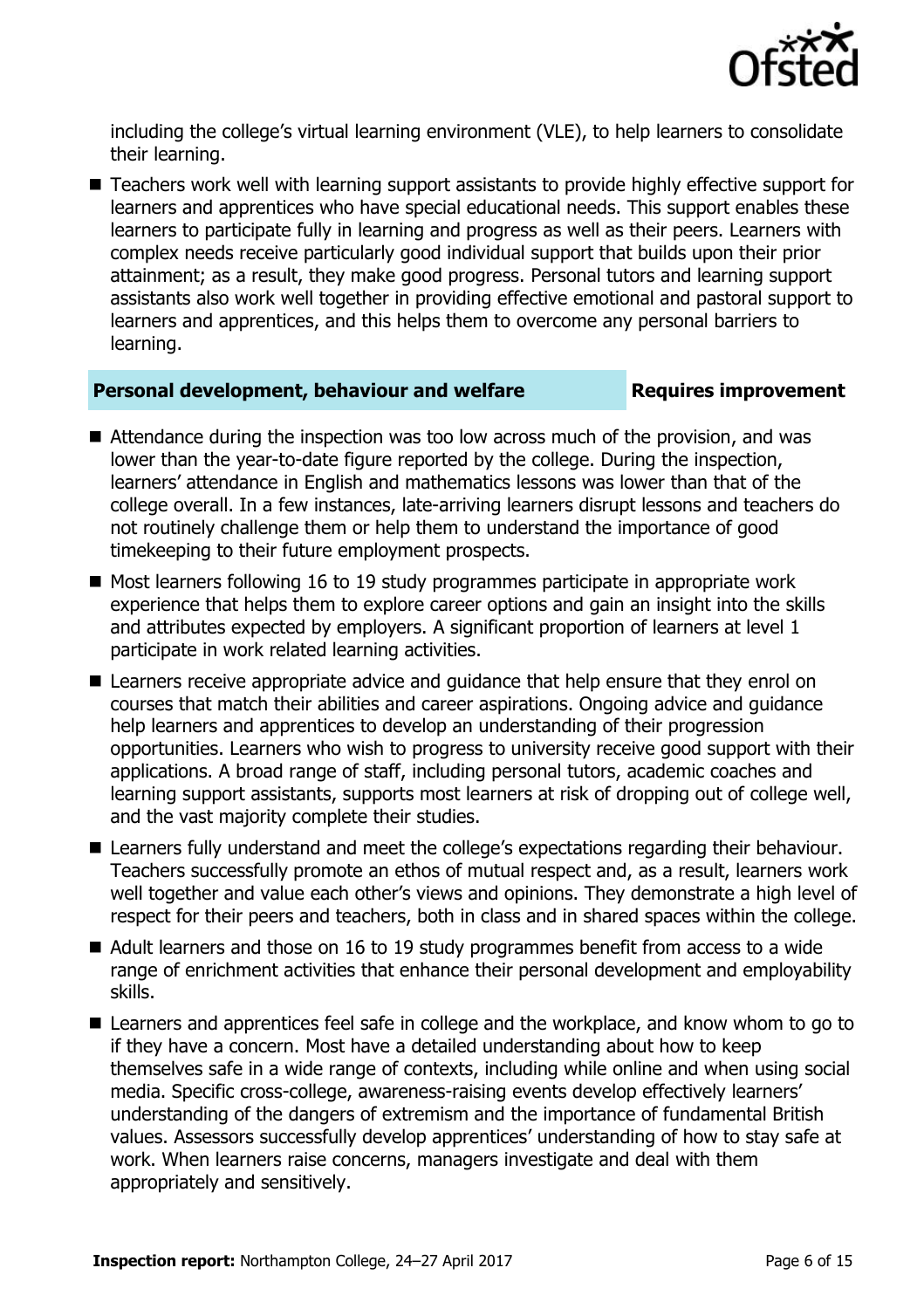

### **Outcomes for learners Requires improvement**

- Too few 16 to 19 learners at level 3 gain the grades of which they are capable. Managers and staff are taking relevant improvement actions but it is too early to assess their impact on current learners' progress.
- The proportion of advanced apprentices who successfully complete their qualifications within the agreed timescale has declined and is well below the rate of other providers. The overall achievement rate for this group has also declined steadily but remains in line with the national rate.
- The large majority of learners progress to positive destinations. However, the proportion of learners on level 3 programmes who progress to higher education is low. Most apprentices remain with their employers upon completion of their qualifications.
- Disadvantaged learners aged 16 to 19 make less progress than their peers do. Managers have not yet resolved this and current learners entitled to free school meals have low attendance, although most remain on their courses. However, children looked after are supported well, stay on their programme and achieve well.
- Too often, teachers do not challenge learners on 16 to 19 study programmes to produce work to the standard of which they are capable and, consequently, too much of their work meets only the minimum requirements of their qualifications.
- The proportion of learners on classroom-based courses who complete and achieve their qualifications increased in 2015/16 and is slightly above the national rates for both 16 to 19 study programmes and adult learning programmes. The proportion of intermediate apprentices who achieve their qualifications within agreed timescales has risen slowly and is higher than for other providers.
- Adult learners, particularly those taking English for speakers of other languages (ESOL) and access to higher education programmes, make very good progress. They produce work of a high quality that often exceeds the requirements of their qualifications. This is particularly evident in access to higher education programmes where the enthusiasm both of teachers and of learners leads to the production of very good work.
- **E** Apprentices produce work that meets the minimum requirements of their qualifications and the workplace. A minority undertake optional higher-level units of study, develop advanced skills and produce work that exceeds their framework requirements.
- Learners with high needs develop good skills for independent living and, over time, a proportion progress into employment, including into a developing programme of supported internships.

### **Types of provision**

#### **16 to 19 study programmes Requires improvement**

 Study programmes constitute the large majority of the college's provision. At the time of the inspection, there were 3,282 learners on these programmes. There were 1,591 studying at level 3, 1,153 at level 2 and 538 at level 1 or below. Of the level 3 learners, 125 were studying A levels. The subjects with the most significant numbers of learners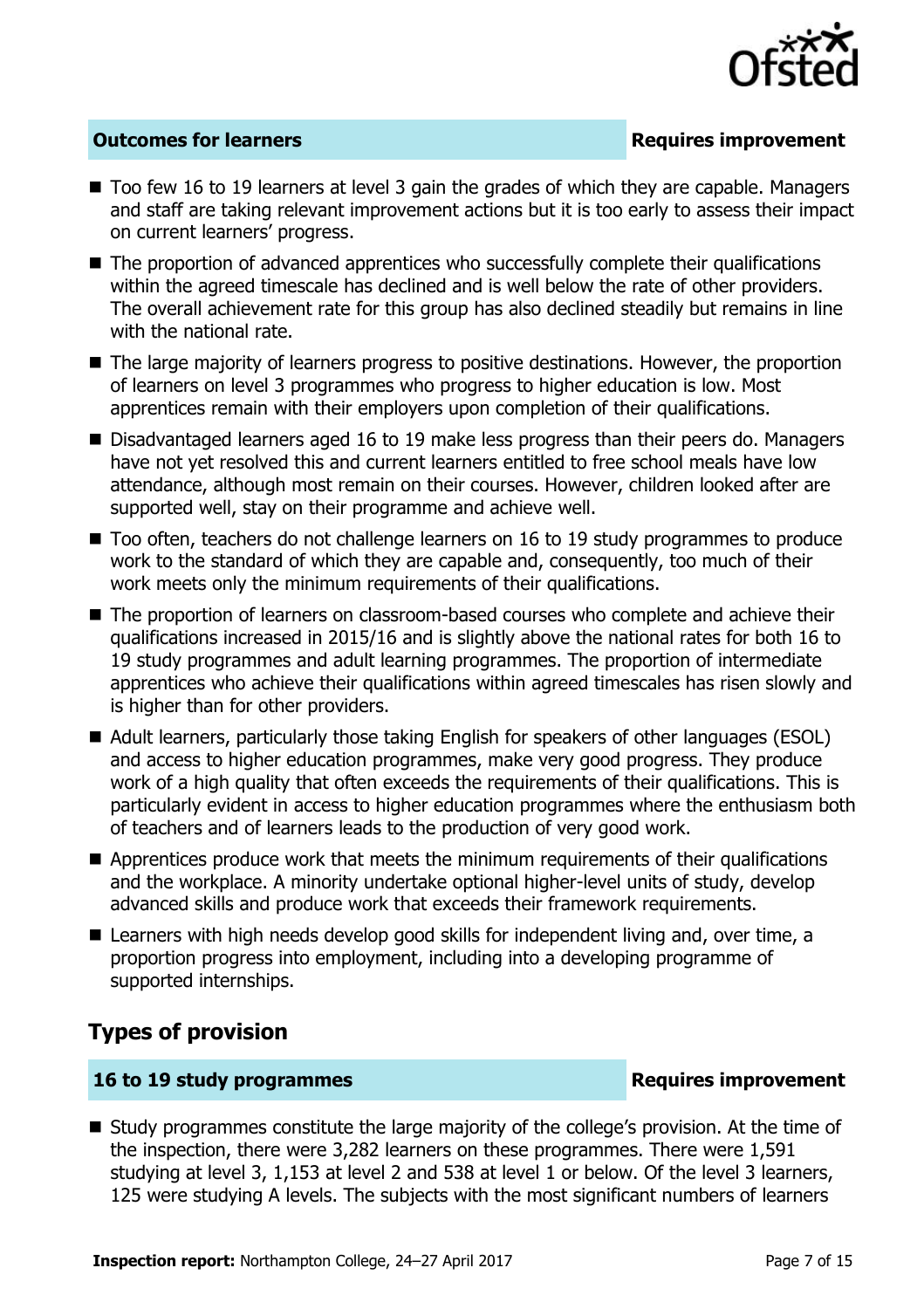

are media, information and communication technology, business, health and social care, and art, design and photography.

- In each of the previous three academic years, the progress made by learners following level 3 programmes was well below expectations. Although most current learners know their target grades and are able to describe their current progress towards achieving them, too few make the expected progress and very few exceed expectations.
- In a minority of lessons, teachers do not do enough to check learning. As a result, they are not sure that all learners understand the lesson material, and they do not quickly identify and address misconceptions, or increase the pace and challenge for those learners who are finding the work easy.
- Teachers often fail to set helpful, short-term targets for learners. In a majority of cases, targets do not make specific reference to the skills and understanding learners need to develop. For example, learners who are aiming for higher grades have targets such as 'continue to attend all lessons' and 'keep up the hard work'.
- Attendance observed during the inspection was lower than the college reported average for the year to date. Managers' attempts to increase attendance rates have not yet secured the required improvements.
- Most learners participate in well-planned and appropriate external work experience. These learners regard highly the support provided by the Enterprise Hub in helping to secure work placements. They value the experience they gain in the workplace and recognise the importance of the employability skills they develop.
- Learners achieve English and mathematics qualifications at a higher rate than in other colleges. Managers have introduced a well considered English and mathematics strategy, but it is yet to have a consistent impact across the college.
- The majority of teachers plan lessons well so that they proceed at an appropriate pace. Tutors support and encourage learners, making frequent use of praise where appropriate. However, in a minority of lessons, teachers fail to take sufficient account of learners' existing skills and abilities. As a result, they fail to plan teaching and learning so that they provide a suitable level of challenge for all learners. This hinders learners' progress and their potential to achieve higher grades.
- Learners have high ambitions and receive useful careers advice and quidance from staff that help them plan for their future employment and education. Learners who intend to go into higher education receive good support from college staff with their applications.
- Managers have focused considerable attention on retaining learners on their programmes. As a result, most complete their courses and achieve their qualifications.
- In the majority of lessons, teachers make good links to employability skills and relate these well to the vocational subjects learners are studying. As a result, learners gain welldeveloped skills in teamworking, presentation and communication, for example.
- In most practical lessons, learners develop relevant, professional skills well. For example, learners in hairdressing are confident to share what they are doing with their peers, discuss the styles they are working on and adapt their work appropriately.

#### **Adult learning programmes Good**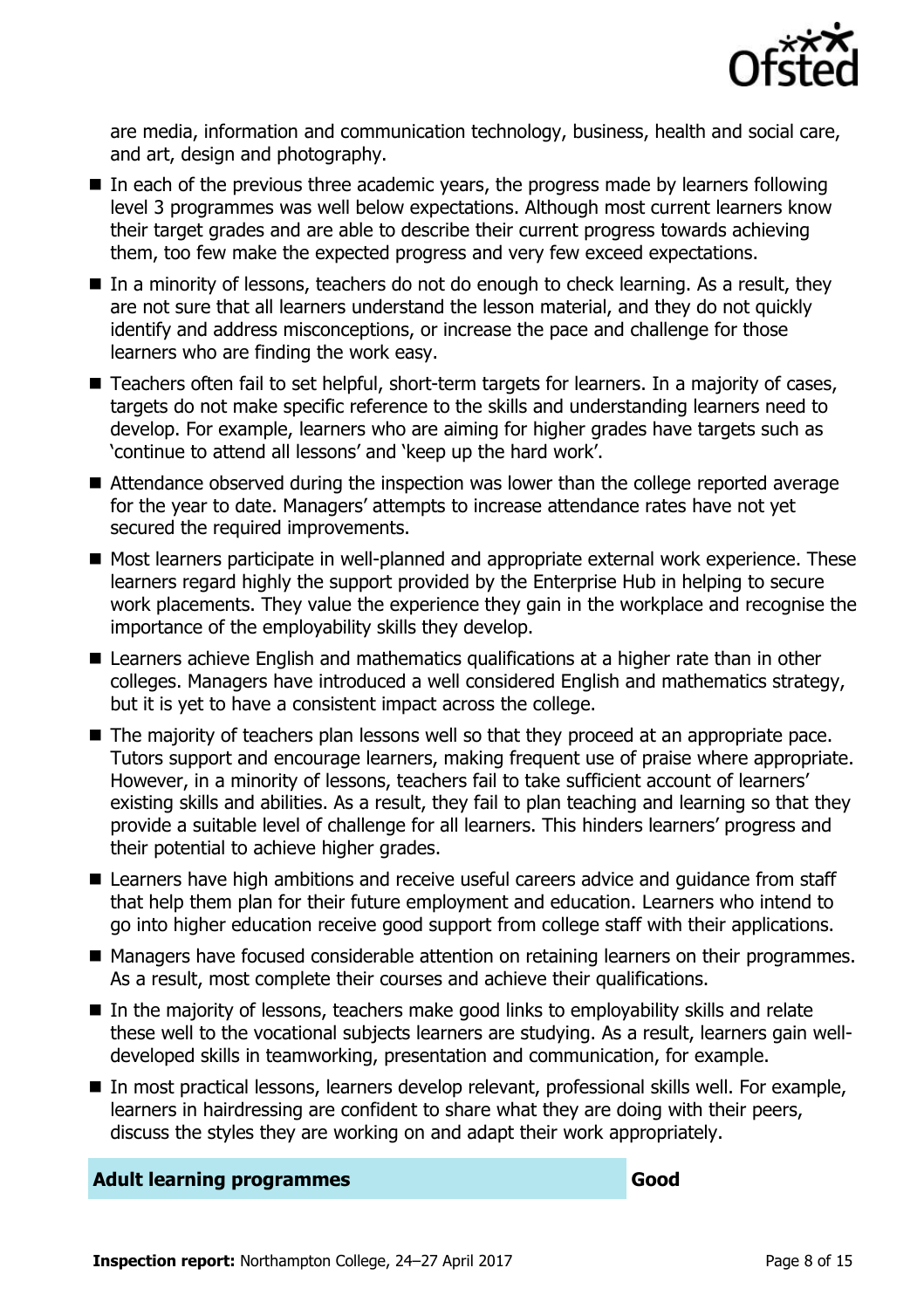

- The college has approximately 2,740 adult learners, most of whom study part time. The large majority of these learners follow ESOL courses, functional skills and GCSE English, mathematics and science. A substantial number of learners take access to higher education studies, information and communication technology, accountancy and employability courses. Adult learners also participate in vocational courses in a number of subject areas, including health and social care, engineering, hospitality, and child development.
- The very large majority of learners successfully achieve their qualifications. Most make good progress from their starting points. Learners on ESOL courses and access to higher education programmes progress particularly well and there are no groups of learners who do significantly less well than others do.
- Teachers inspire and motivate learners very well. As a result, most enjoy their lessons and benefit from each other's knowledge. In the large majority of lessons, learners make good progress. They are highly motivated, contribute eagerly, and many provide depth and colour to topics by sharing their own experiences. They produce work that meets and often exceeds the standard required.
- Teachers frequently check that learners understand topics. They accurately identify learners who need extra help and carefully plan lessons to meet their needs. They provide good support between sessions, giving extra time for individual help where learners require it. Learners benefit from good oral and written feedback that enable them to improve their subject-specific skills and the quality of their writing, and ensure that they are clear about the extent of their progress.
- Learners become a great deal more self-confident and believe in their potential to be successful. Teachers successfully develop learners' higher-order thinking and independent learning skills, and this prepares them well for further study. Learners, particularly those who speak English as an additional language, take up a range of enrichment activities, including shopping and theatre trips. These help them to grow in confidence and appreciate a wider range of experiences.
- Learners understand the importance of having good English, mathematics, and information and communication technology skills and work hard to improve them. Learners on English and mathematics courses develop knowledge that helps them with other aspects of their lives, such as supporting their children with schoolwork.
- Adult learning programmes meet the needs of learners and the local community very well. Staff and managers work with higher education institutions, employers and Jobcentre Plus to make sure that learners can benefit from local employment opportunities and meet their career aspirations. They design programmes well to develop learners' employability skills.
- In a small minority of lessons, teachers do not include activities that provide an appropriate level of challenge for all learners. As a result, some learners struggle to complete activities, whereas others finish them quickly and receive nothing more challenging to do.
- $\blacksquare$  A small minority of teachers do not plan for the promotion of equality and diversity themes in lessons where it would be relevant and useful to do so. Nor do they use opportunities that arise spontaneously to explore these important topics.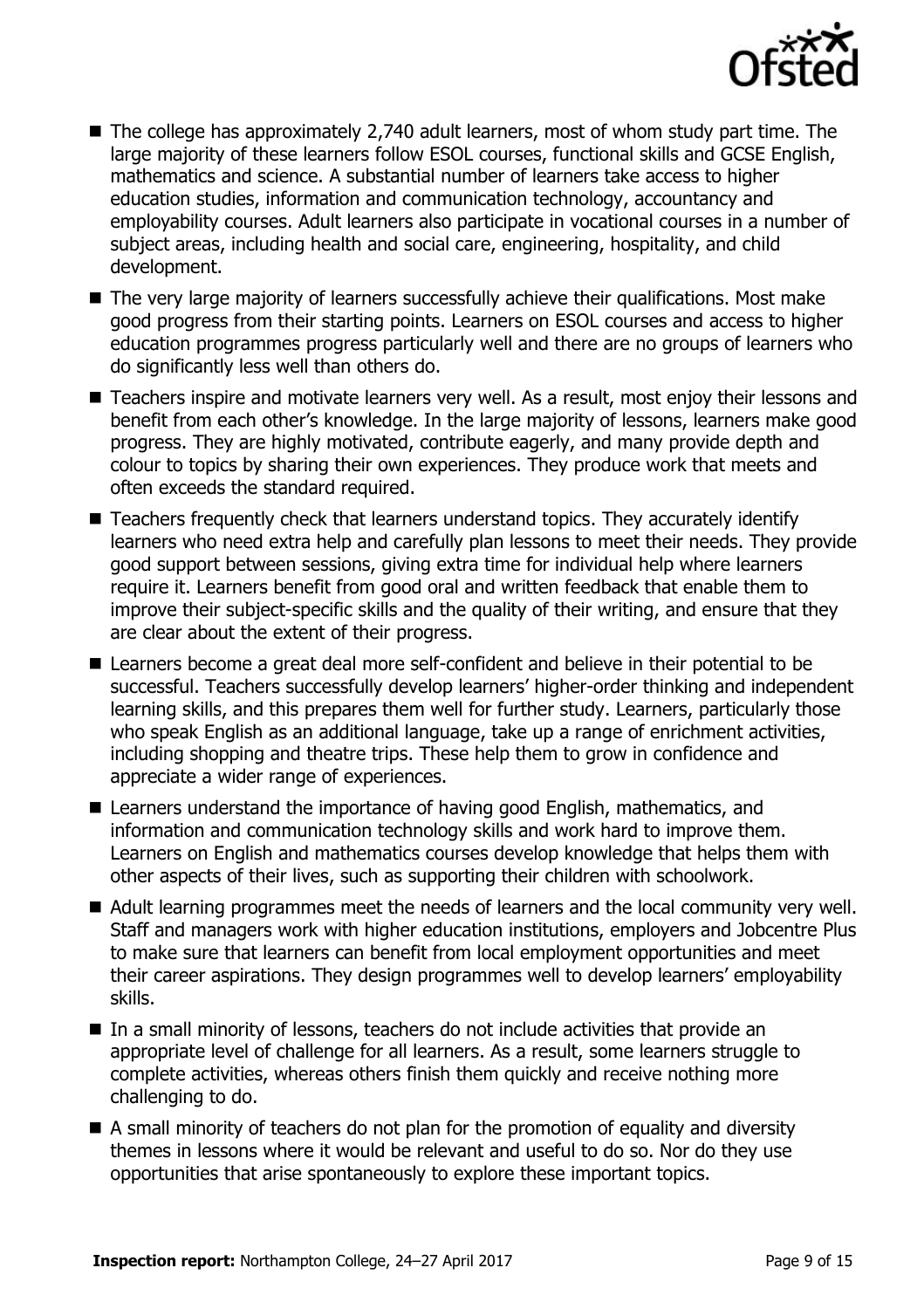

■ Too many learners arrive late to their lessons, and teachers do not challenge this effectively. Attendance in English and mathematics sessions is low. However, teachers send work to absent learners and they use this, and online resources, to catch up.

### **Apprenticeships Requires improvement**

- Apprentice provision is growing. At the time of the inspection, there were 832 apprentices. Just over half are at intermediate level, with almost half on advanced level programmes and a very small number following higher apprenticeship programmes. Almost half the apprentices are in engineering disciplines; substantial numbers take programmes in business, accounting, customer services, hairdressing, hospitality, warehousing, health and social care, and childcare. Around 40% are aged 16 to 18, 30% are aged 19 to 23, and around 25% are aged 24 or older.
- The large majority of apprentices achieve their qualifications. However, the proportion who complete their apprenticeship within agreed timescales has declined steadily; at level 3, and for apprentices aged over 24, it is substantially lower than the national rate. Upon completion of their programmes, the large majority of apprentices progress to a positive destination, including further study.
- $\blacksquare$  A minority of staff plan learning sessions in which the pace is too slow. As a result, apprentices become bored and do not make enough progress. In vocational sessions, trainers give little attention to the development of English, mathematics and information and communication technology skills.
- Staff assess apprentices' existing skills and collect information about their prior qualification attainment. They use the information this provides to identify and meet apprentices' additional support needs well. However, they do not use this information to set learning targets that are aspirational and challenge apprentices to make rapid progress from their starting points. They rarely plan group lessons that include a range of activities that provide suitable levels of challenge for apprentices with varying abilities. Managers have recognised this and have recently taken action to improve matters, but the impact of their actions is not yet clear.
- Assessors do not provide sufficiently detailed feedback on apprentices' assessed work to enable them to make substantial progress. A minority of assessors do not provide enough feedback on apprentices' writing skills, and apprentices repeat errors in subsequent work. However, within training sessions, the majority of assessors and tutors use effective questioning to make regular, targeted checks of individuals' understanding, and they provide apprentices with clear and constructive oral feedback that aids their learning.
- In the majority of training sessions, assessors and tutors use their sound vocational knowledge and experience to make topics interesting and link learning to the workplace. This helps apprentices to understand the value of their studies.
- Links with employers are good, and employers value the responsiveness of college staff. Assessors regularly discuss individual apprentices' requirements with employers and this helps them to support apprentices to consolidate and extend their skills and knowledge in the workplace. However, too many supervisors are not involved in progress reviews, so they are not sufficiently aware of the apprentices' progress.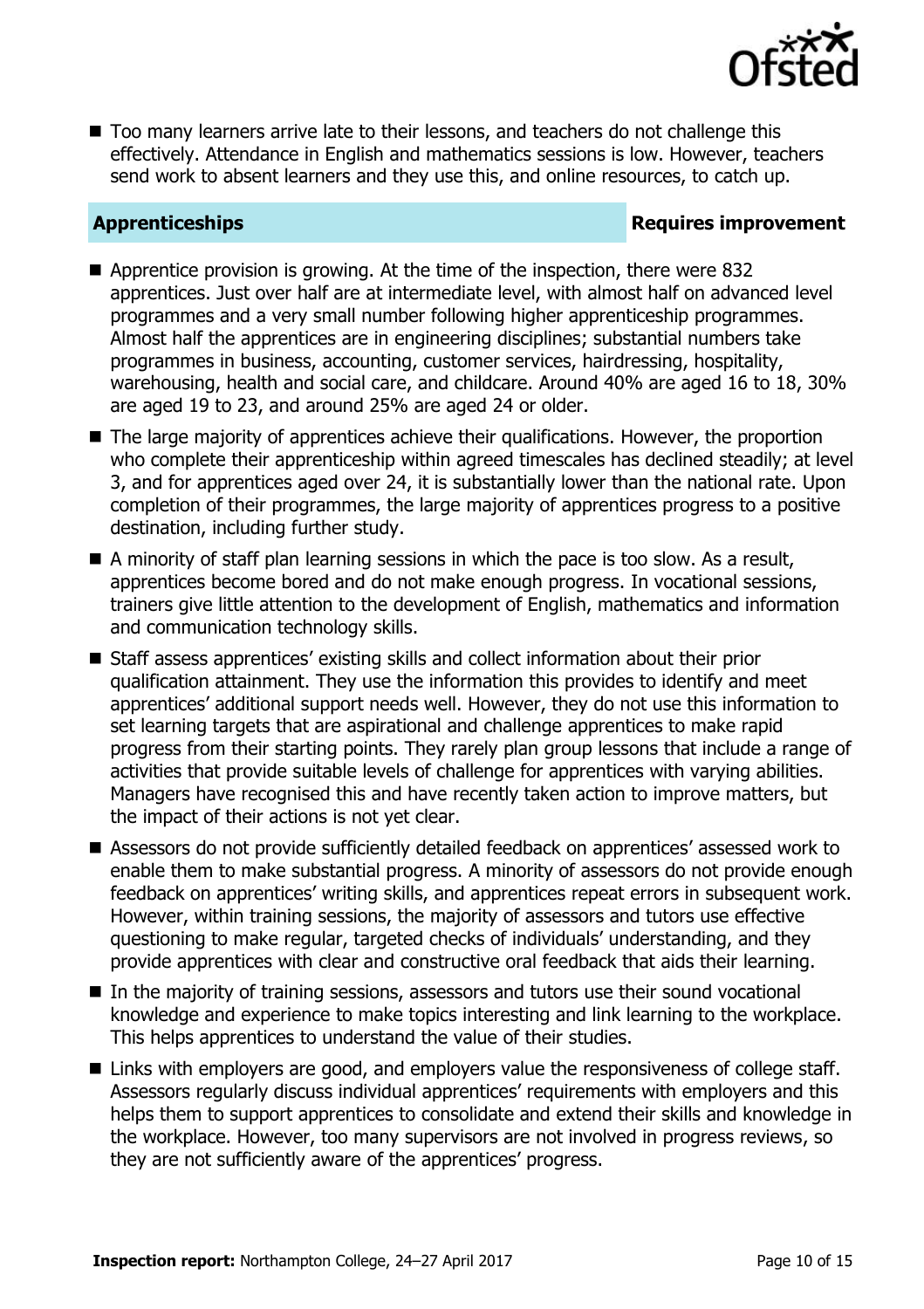

- Most apprentices produce work that meets or exceeds expectations. They contribute well to their employers' businesses and are valued in the workplace. A minority of apprentices undertake relevant additional learning that allows them to enhance their work. For example, motor vehicle apprentices complete an advanced refrigeration unit.
- **Staff plan programmes so that they meet the apprenticeship requirements. Apprentices** develop a range of new skills and the large majority follow programmes that involve spending a day at college each week to complete off-the-job training. However, for the small number of apprentices that do not attend college, recording of off-the-job hours is not sufficiently systematic.

#### **Provision for learners with high needs Good**

- The college has 141 learners for whom it receives high-needs funding. Around half of these learners participate in mainstream, non-specialist courses, with the remainder joining specialist provision, known as 'Supported Learning'.
- Staff provide good support for learners in mainstream programmes who have high needs. As a result, these learners make good progress, develop good skills for further study or employment, and achieve their learning goals. However, in a small minority of lessons, teachers are less proficient in managing learners with complex needs and this limits the progress of these learners.
- Staff use effective systems to establish learning objectives and monitor closely the progress made by learners who participate in 'Supported Learning'; these learners also make good progress.
- Teachers of 'Supported Learning' programmes consider the individual needs and prior attainment of learners, and plan lessons carefully so that they provide an appropriate level of challenge for all learners. They make good use of topical themes; in one lesson, for example, work on St George's Day was linked well with British values. However, in a minority of lessons, teachers provide insufficient challenge for those learners who might be able to progress more quickly to higher levels of study.
- Staff provide support for individuals that is proportionate to their needs and is effective in encouraging independence in the classroom. This enables a number to progress to, and participate fully in, mainstream learning.
- Teachers work with individual learners to develop clear and appropriate short-term learning targets that help learners make good progress. Learners know their personal targets and can demonstrate how they are working towards them. Teachers give praise and recognition when learners achieve their targets and this helps motivate them to progress further. Consequently, learners are confident and eager and this is matched by the staff team's high levels of enthusiasm and dedication.
- Learners' behaviour is good, and staff manage confidently situations where learners need additional reminders. Learners feel safe in the well-designed specialist facilities. They are punctual to lessons and attend well.
- Teachers help learners to develop a range of skills and abilities, such as problem solving, teamworking and communication, and this prepares them well for the workplace. Where appropriate, learners participate in work experience and managers are developing supported internships to develop this experience further.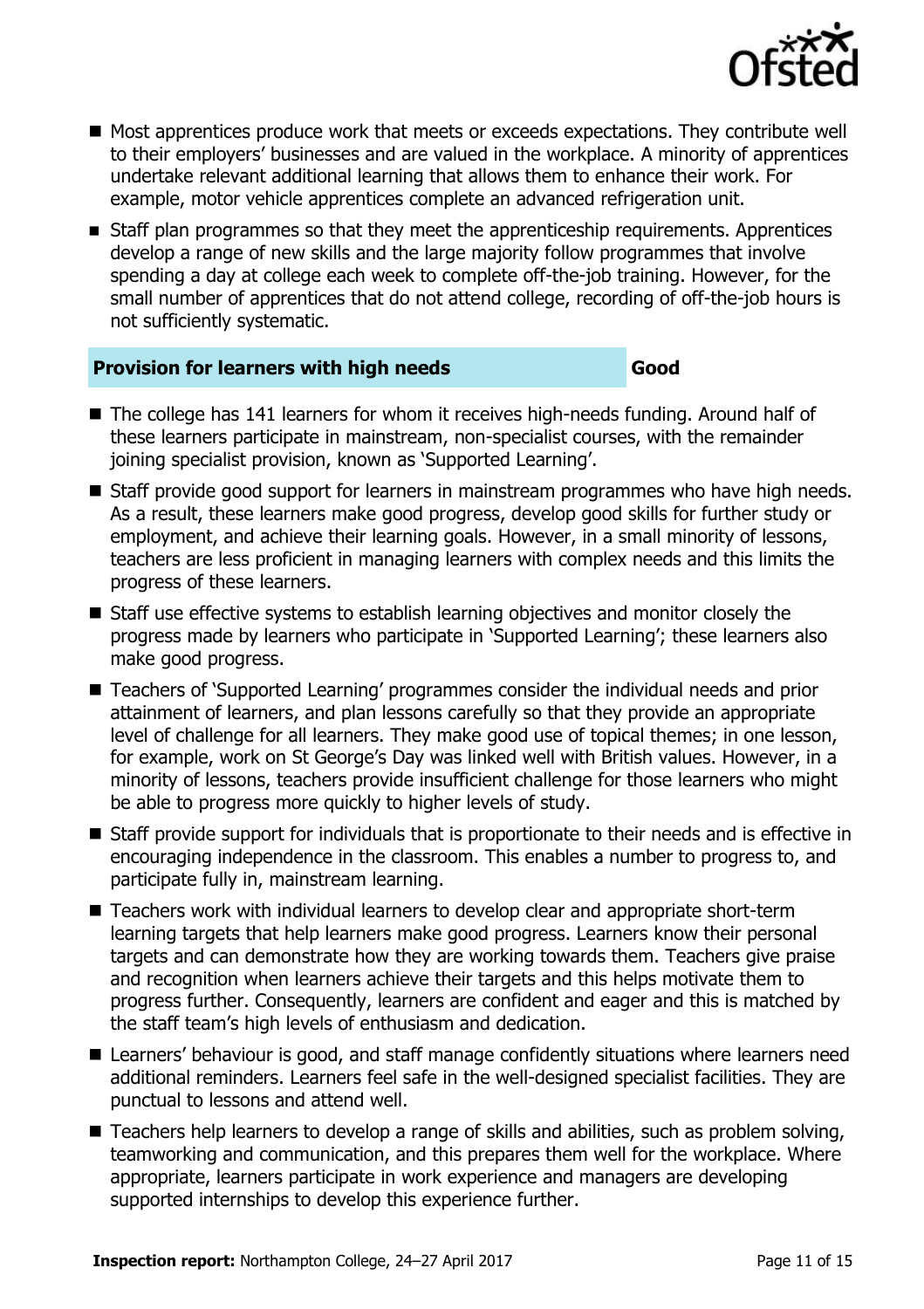

- Staff provide a range of opportunities that helps learners to extend their learning in more informal settings. For example, the 'Breakfast Club' supports social interaction well.
- A small minority of learners in mainstream programmes who have high needs are insufficiently aware of the dangers posed by radicalisation and extremism, and have only a shallow understanding of British values.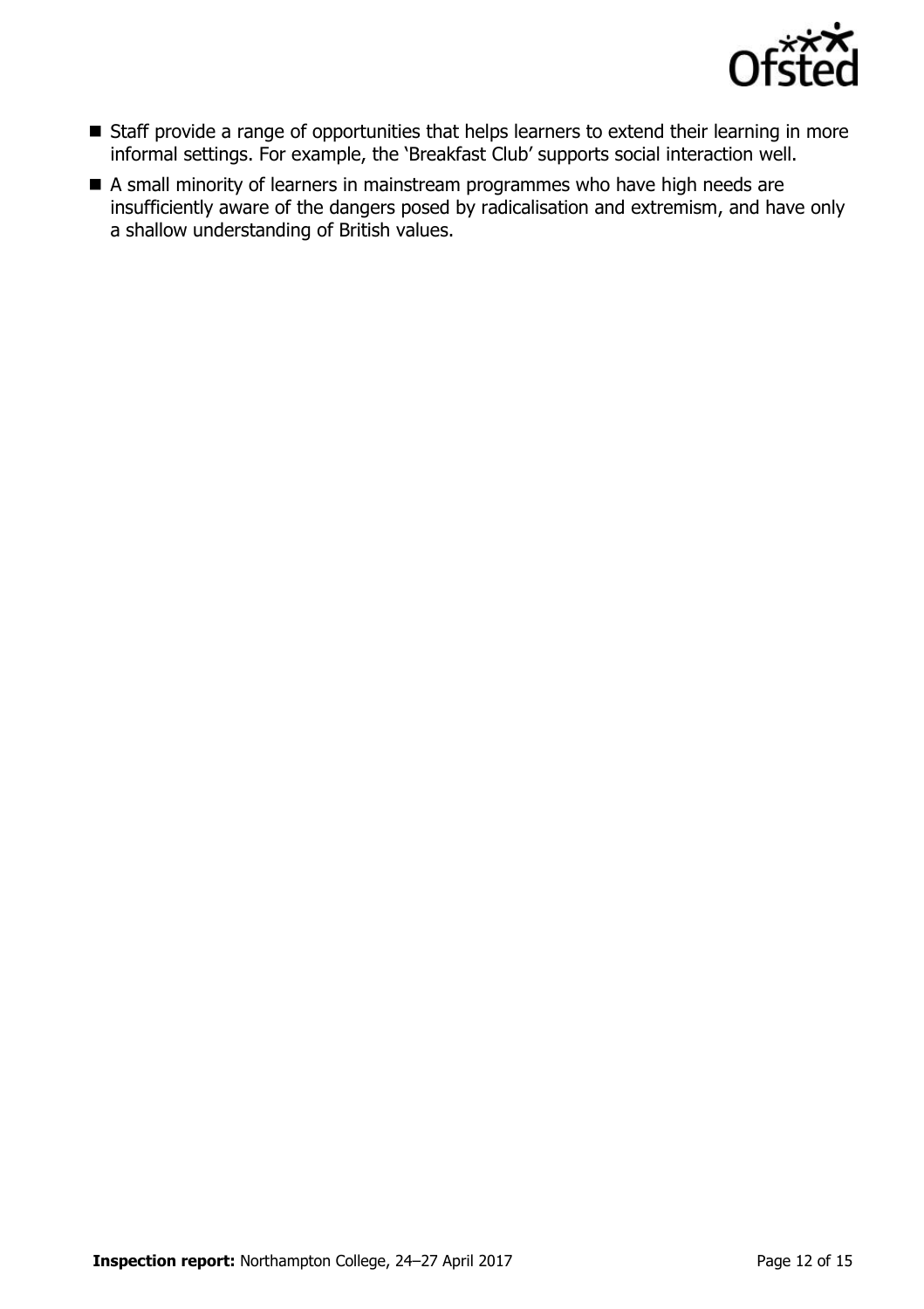

# **Provider details**

| Unique reference number                                                       | 130769                            |
|-------------------------------------------------------------------------------|-----------------------------------|
| Type of provider                                                              | General further education college |
| Age range of learners                                                         | $16+$                             |
| Approximate number of all<br>learners over the previous full<br>contract year | 8,071                             |
| Principal/CEO                                                                 | Mrs Pat Brennan-Barrett           |
| Telephone number                                                              | 01604 734200                      |
| Website                                                                       | www.northamptoncollege.ac.uk      |

### **Provider information at the time of the inspection**

| Main course or learning<br>programme level                                                      | Level 1<br>or below                 |       | Level 2   |           | Level 3 |           | Level 4<br>or above |           |       |
|-------------------------------------------------------------------------------------------------|-------------------------------------|-------|-----------|-----------|---------|-----------|---------------------|-----------|-------|
| <b>Total number of learners</b><br>(excluding apprenticeships)                                  | $16 - 18$                           | $19+$ | $16 - 18$ |           | $19+$   | $16 - 18$ | $19+$               | $16 - 18$ | $19+$ |
|                                                                                                 | 538                                 | 1,241 | 1,153     |           | 906     | 1,591     | 591                 |           |       |
| Number of apprentices by<br>apprenticeship level and age                                        | Intermediate                        |       | Advanced  |           |         |           | Higher              |           |       |
|                                                                                                 | $16 - 18$                           | $19+$ |           | $16 - 18$ |         | $19+$     | $16 - 18$           |           | $19+$ |
|                                                                                                 | 259                                 | 168   |           | 88        |         | 300       |                     |           | 17    |
| Number of traineeships                                                                          | $16 - 19$                           |       |           | $19+$     |         |           | <b>Total</b>        |           |       |
|                                                                                                 |                                     |       |           |           |         |           |                     |           |       |
| Number of learners aged 14 to<br>16                                                             |                                     |       |           |           |         |           |                     |           |       |
| Number of learners for which<br>the provider receives high-<br>needs funding                    | 141                                 |       |           |           |         |           |                     |           |       |
| Funding received from:                                                                          | Education and Skills Funding Agency |       |           |           |         |           |                     |           |       |
| At the time of inspection, the<br>provider contracts with the<br>following main subcontractors: |                                     |       |           |           |         |           |                     |           |       |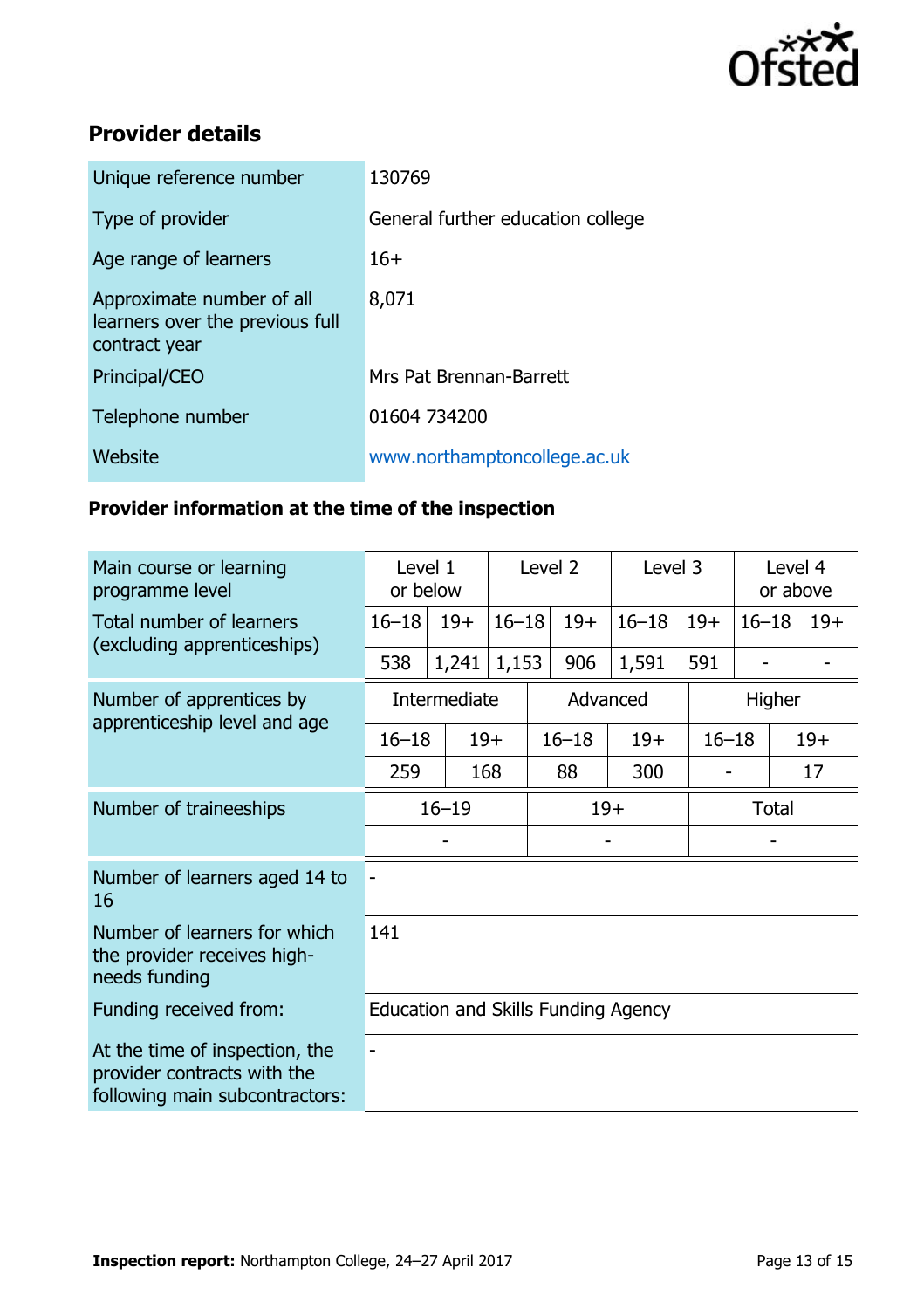

# **Information about this inspection**

The inspection team was assisted by the deputy principal as nominee. Inspectors took account of the provider's most recent self-assessment report and development plans, and the previous inspection report. Inspectors used group and individual interviews, telephone calls and online questionnaires to gather the views of learners and employers; these views are reflected within the report. They observed learning sessions, assessments and progress reviews. The inspection took into account all relevant provision at the provider.

#### **Inspection team**

| Russ Henry, lead inspector | Her Majesty's Inspector |
|----------------------------|-------------------------|
| Jai Sharda                 | Her Majesty's Inspector |
| <b>Jenny Sims</b>          | Ofsted Inspector        |
| Peter Wood                 | Ofsted Inspector        |
| Andrew Kaye                | Ofsted Inspector        |
| Jean Webb                  | Ofsted Inspector        |
| <b>Bev Cross</b>           | Ofsted Inspector        |
| <b>Victor Reid</b>         | Her Majesty's Inspector |